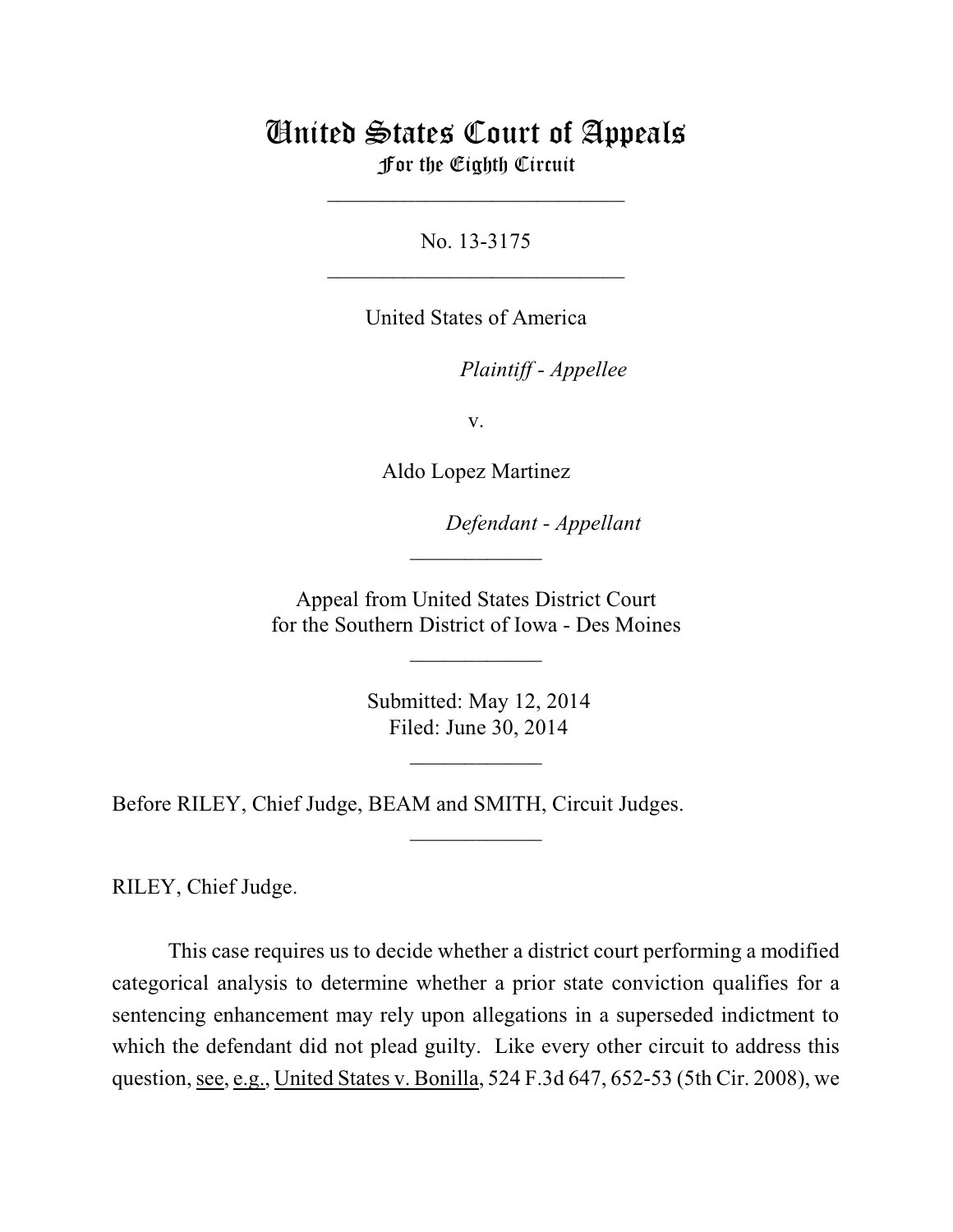conclude the district court may not. We therefore reverse the district court's determination that Aldo Lopez Martinez's Arizona conviction for solicitation to commit "misconduct involving weapons," Ariz. Rev. Stat. § 13-3102, qualifies as "a firearms offense" under U.S. Sentencing Guidelines (U.S.S.G. or Guidelines)  $\S 2L1.2(b)(1)(A)(iii) (2012).$ 

## **I. BACKGROUND**

Lopez Martinez pled guilty to violating 8 U.S.C.  $\S 1326(a)-(b)(1)^{1}$  by being found in the United States after committing a felony and being deported. The government sought a sentencing enhancement under U.S.S.G. § 2L1.2(b)(1)(A)(iii), which adds 16 levels for a prior felony conviction "that is . . . a firearms offense" and "receives criminal history points under [Guidelines] Chapter Four." To prove Lopez Martinez had a prior conviction qualifying for this firearms offense enhancement, the government introduced the following documents:

- 1. A criminal information alleging the defendant "knowingly manufactured, possessed, transported, sold, or transferred a SAWED-OFF SHOTGUN, a prohibited weapon";
- 2. A signed agreement, which "serve[d] to amend the . . . information, to charge the offense to which the Defendant pleads, without the filing of any additional pleading," to plead guilty to "Count 2, as amended, Solicitation to commit Misconduct Involving Weapons, a Class 6 undesignated felony offense"; and
- 3. A judgment of conviction fromthe Maricopa County, Arizona, Superior Court, adjudging the defendant guilty of "Count 2 Amended: Solicitation to commit misconduct involving weapons," and requiring him to forfeit a "sawed-off shotgun."

<sup>&</sup>lt;sup>1</sup>The judgment contains a clerical error: it lists 8 U.S.C. § 1326(b)(2) (prior "aggravated felony"), but the indictment to which Lopez Martinez pled guilty charges a violation of  $\S 1326(b)/l$  (just plain "felony").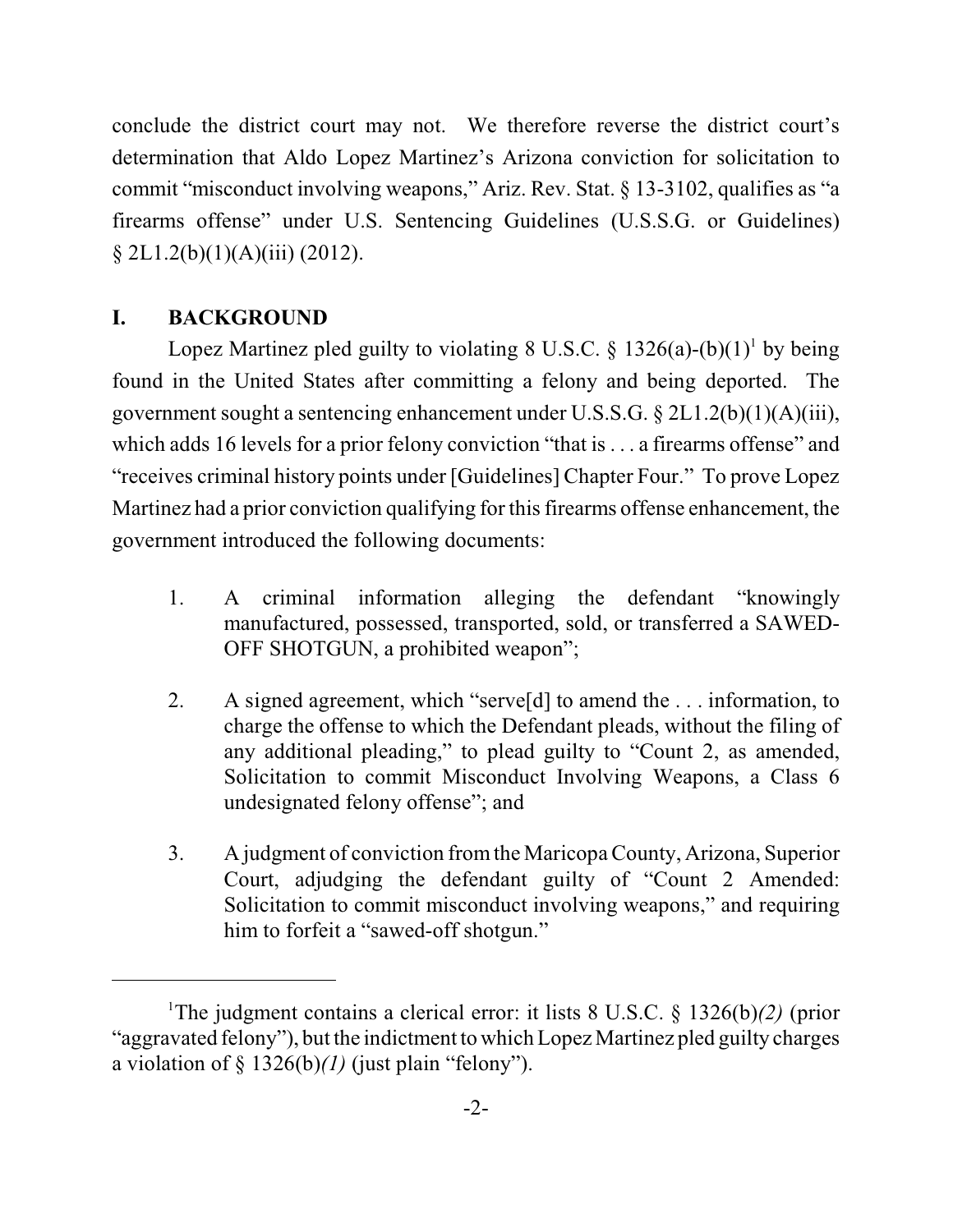(Certain capitalizations omitted). The plea agreement and the judgment generally reference Ariz. Rev. Stat. § 13-3102, but do not specify any subsection.

When Lopez Martinez committed the prior offense on January 28, 2002, Ariz. Rev. Stat. § 13-3102(A)  $(2001)^2$  contained fourteen subsections listing many ways a person could "commit[] misconduct involving weapons." The ways ranged from "[m]anufacturing, possessing, transporting, selling or transferring a prohibited weapon," id.  $\S 13-3102(A)(3)$ , to "[d]efacing a deadly weapon," id.  $\S 13-3102(A)(6)$ , and "entering a commercial nuclear generating station carrying a deadly weapon" without being "specifically authorized by law," id.  $\S$  13-3102(A)(13). At the time, a "deadly weapon" was "anything that is designed for lethal use . . . includ[ing] a firearm." Id.  $\S$  13-3101(A)(1). And a "prohibited weapon" included, among a long list of items, (1) "shotgun[s] with a barrel length of less than eighteen inches [or]... as modified, [with] an overall length of less than twenty-six inches," and (2) any "[i]nstrument, including a nunchaku, that consists of two or more sticks, clubs, bars or rods to be used as handles, connected by a rope, cord, wire or chain, in the design of a weapon used in connection with the practice of a system of self-defense." Id.  $§ 13-3101(A)(7).$ 

The district court recognized that some violations of the Arizona statute would not qualify for the firearms offense enhancement, so Lopez Martinez could not receive the enhancement under the categorical approach mandated by the Supreme Court in Taylor v. United States, 495 U.S. 575 (1990). See id. at 600 (requiring sentencing courts to consider "the statutory definitions of the prior offenses, and not . . . the particular facts underlying those convictions"). But the district court believed Lopez Martinez's conviction qualified under the Supreme Court's "modified categorical approach," Descamps v. United States, 570 U.S. \_\_\_, \_\_\_, 133 S. Ct.

 $2$ All subsequent Arizona statutory references are to the 2001 version of the statutes, in effect on January 28, 2002.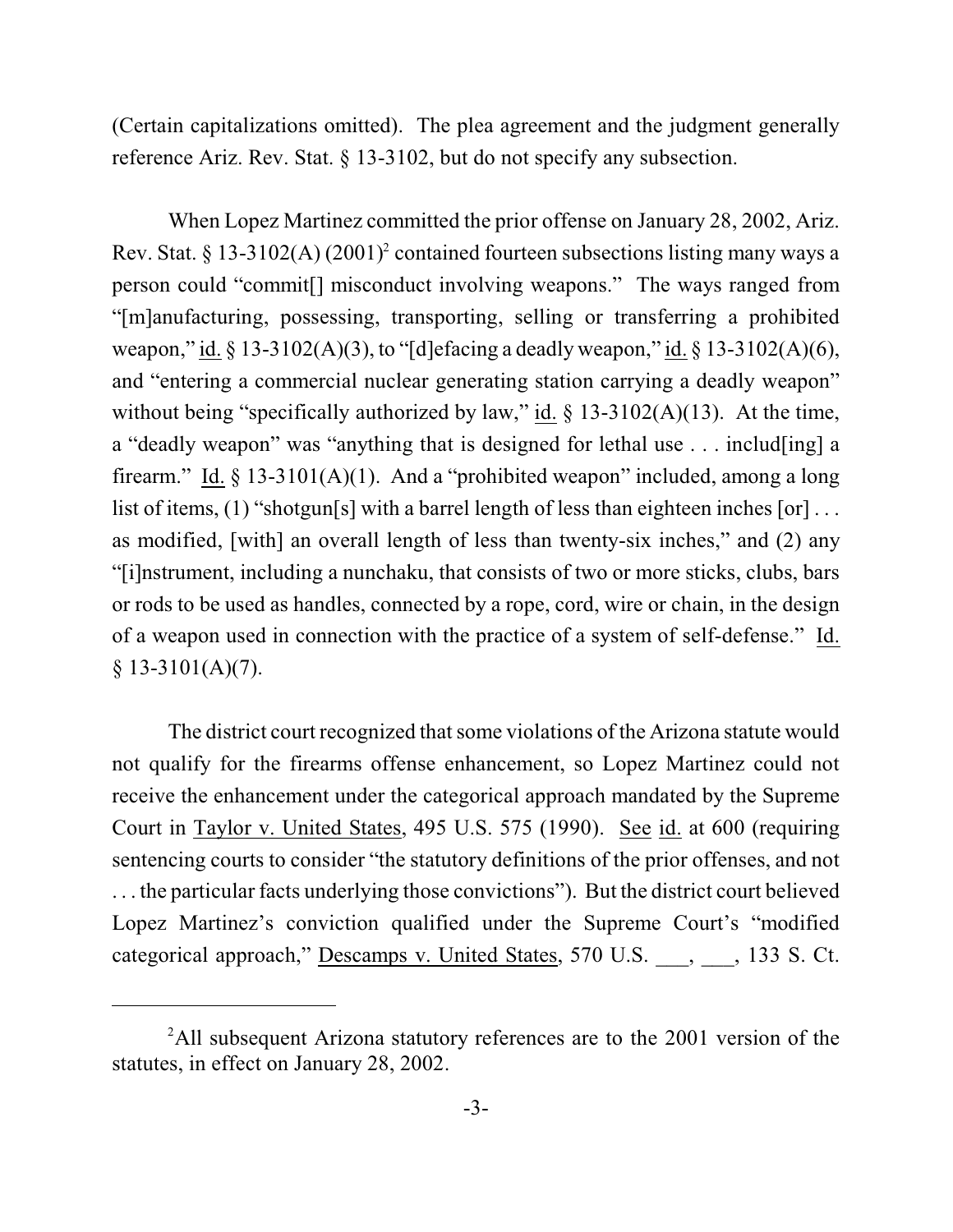2276, 2281 (2013). Under this modified approach, district courts may "consult a limited class of documents, such as indictments and jury instructions, to determine which alternative" element of a "divisible statute" "formed the basis of the defendant's prior conviction." Id. After "looking at all of the materials available to the court," the district court in this case was "satisfied that the record provided is adequate to demonstrate" Lopez Martinez's Arizona conviction qualified for the firearms offense 16-level enhancement.

Applying the enhancement, the district court calculated an advisory guidelines range of 46 to 57 months in prison. Yet the district court expressed "significant concern that the [firearms offense] enhancement . . . creat[ed] a sentencing guideline range that [wa]s greater than necessary under the circumstances." The district court noted that "surrounding circumstances... suggest[ed] the actual nature of the offense in Arizona may have been different" from what the government believed. Because the district court recognized "some possibility of an unfair [enhancement] application," the district court gave Lopez Martinez "a bit of a break": a 16-month downward variance from the bottom of the range, yielding a prison sentence of 30 months. Lopez Martinez appeals, invoking our 28 U.S.C. § 1291 jurisdiction.

## **II. DISCUSSION**

Reviewing the question de novo, see, e.g., United States v. Garcia-Medina, 497 F.3d 875, 876 (8th Cir. 2007), we conclude the record fails to show Lopez Martinez's Arizona conviction qualifies for the firearms offense enhancement under U.S.S.G.  $§ 2L1.2(b)(1)(A)(iii).$ 

At the outset, we agree with the district court that Lopez Martinez's conviction was not "a firearms offense," id., under the categorical approach. See Taylor, 495 U.S. at 600. The Guidelines application notes define "firearms offense" by reference to several federal statutory provisions. U.S.S.G. § 2L1.2 cmt. n.1(B)(v). Comparing these federal statutes to the Arizona statute, it is clear many of the Arizona violations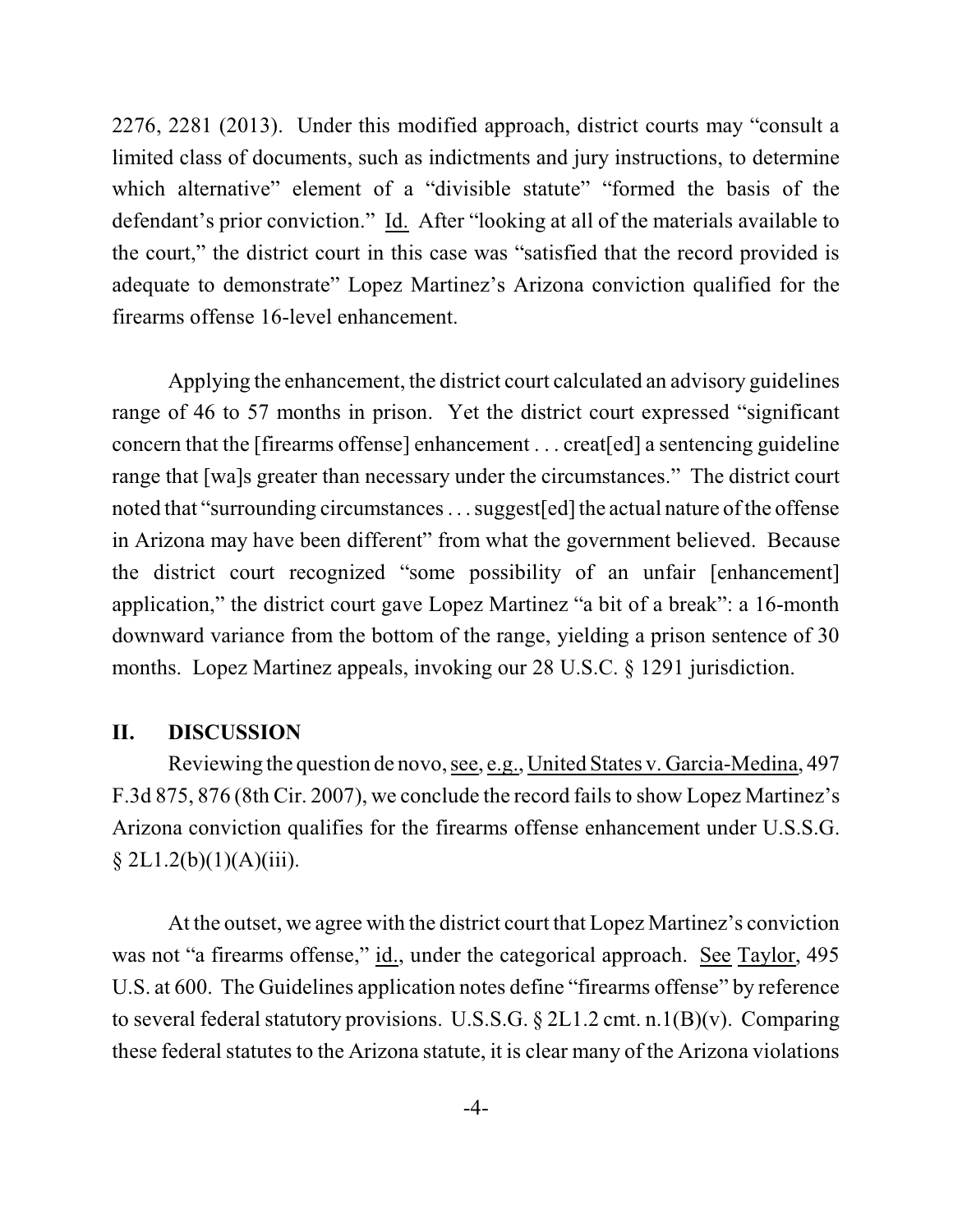would not qualify for the enhancement. For example, if Arizona convicted a defendant of erasing the serial number off his crossbow (apparently a violation of Ariz. Rev. Stat §§ 13-3101(A)(1)-(2) & 13-3102(A)(6)), or another defendant of carrying the druids' Excalibur into a nuclear power plant (a violation of §§ 13- 3101(A)(1) & 13-3102(A)(13)<sup>3</sup>), or a third defendant of twirling nunchakus (in violation of §§ 13-3101(A)(7)(e) & 13-3102(A)(3), (H)), these convictions would not merit the enhancement because none matches a corresponding federal firearms offense. See U.S.S.G. § 2L1.2 cmt. n.1(B)(v); cf. 18 U.S.C. §§ 841(c), 844(h), 921, 924(c), 929(a); 26 U.S.C. § 5845.

Agreeing a conviction for violating Ariz. Rev. Stat. § 13-3102 does not categorically qualify for the firearms offense enhancement, we next consider whether Lopez Martinez's case falls into the "narrow range of cases" where the modified categorical approach can be used to qualify the defendant for a sentencing enhancement. Taylor, 495 U.S. at 602. Following Descamps, our first question is whether the Arizona statute is textually divisible between qualifying and nonqualifying convictions. See United States v. Tucker, 740 F.3d 1177, 1182 (8th Cir. 2014) (en banc) (relying on Descamps to prohibit application of "the modified categorical approach to anything other than explicitly divisible portions of statutes"). Looking at the fourteen subsections of Ariz. Rev. Stat. § 13-3102(A) and the numerous disjunctive definitions of the relevant terms defined by Ariz. Rev. Stat.  $\S$  13-3101(A), the answer is clearly yes. See Descamps, 570 U.S. at  $\qquad$ , 133 S. Ct. at 2285-86; United States v. Pate, F.3d , No. 13-1207, 2014 WL 2535302, at \*3 (8th Cir. June 6, 2014). For example, if Arizona convicted a barkeep

<sup>&</sup>lt;sup>3</sup>One might think King Arthur's mythical sword would qualify as a historic artifact—or at least as an antique—but the Arizona statute (in 2001, anyway) offered no exception of this sort for a private collector. Cf. Ariz. Rev. Stat. § 13-3102(D)(1) (offering a limited exception to  $\S$  13-3102(A)(3) and (7) for museums run by the government or "an organization described in section 170(c) of title 26 of the United States Code as a recipient of a charitable contribution").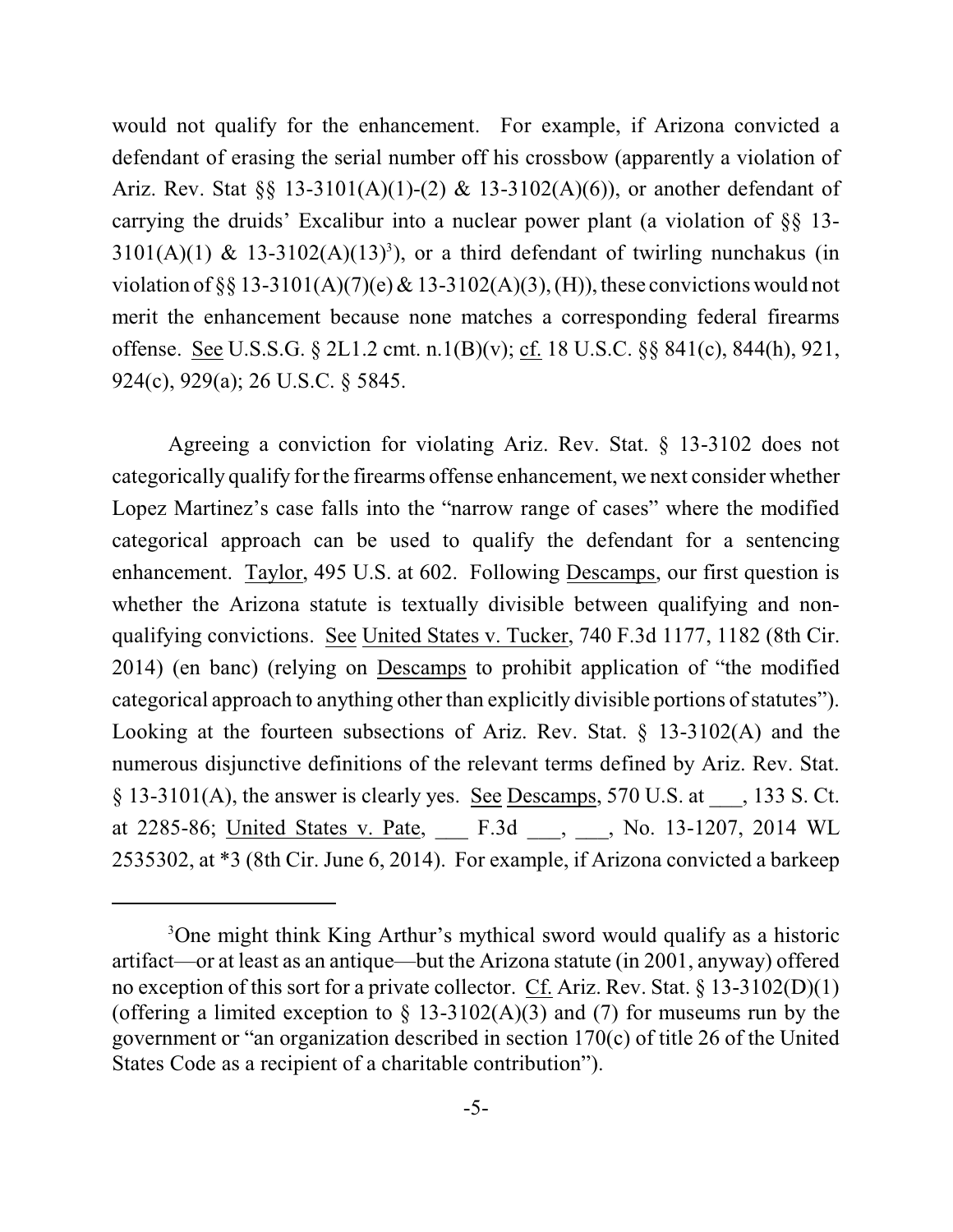of possessing a sawed-off shotgun he uses to threaten non-paying patrons, that conviction would merit the firearms offense enhancement because every violation of Ariz. Rev. Stat. §§ 13-3101(A)(7)(d) and 13-3102(A)(3) qualifies under U.S.S.G.  $\S 2L1.2$  cmt. n.1(B)(v)(I)-(II).<sup>4</sup>

Satisfied that *some* divisible violations of the Arizona statute qualify for the firearms offense enhancement, our next question is whether the record conclusively shows Lopez Martinez's conviction is one of these qualifying violations. See, e.g., Descamps, 570 U.S. at  $\qquad$ , 133 S. Ct. at 2285. The government insists the answer is yes, pointing to the original allegation that Lopez Martinez "knowingly manufactured, possessed, transported, sold, or transferred a SAWED-OFF SHOTGUN, a prohibited weapon." If Lopez Martinez were convicted of possessing a sawed-off shotgun in violation of  $\S$  13-3102(A)(3) and  $\S$  13-3101(A)(7)(d), the enhancement would apply. But Lopez Martinez neither pled guilty to, nor was convicted of, possessing a sawed-off shotgun in violation of these statutory subsections. He pled guilty to, and was convicted of, an *amended* charge.

From the judgment of conviction and the plea agreement, all we can glean about this amended charge is what these two documents say: "Solicitation to commit Misconduct Involving Weapons, a Class 6 undesignated felony offense, in violation

<sup>&</sup>lt;sup>4</sup>Unlike Ariz. Rev. Stat. § 13-3102(A)(3), the Guidelines separate "possession" from "importation, distribution, transportation, or trafficking" offenses, U.S.S.G. § 2L1.2 cmt. n.1(B)(v)(I)-(II). Yet every violation of *both* § 13-3102(A)(3) and § 13- 3101(A)(7)(d) will categorically qualify because the latter subsection defines a firearm prohibited under both subsections of U.S.S.G. application note 1:  $(B)(v)(I)$ (referring to firearms listed in 18 U.S.C.  $\S$  921) and (B)(v)(II) (referring to firearms listed in 26 U.S.C. § 5845(a)).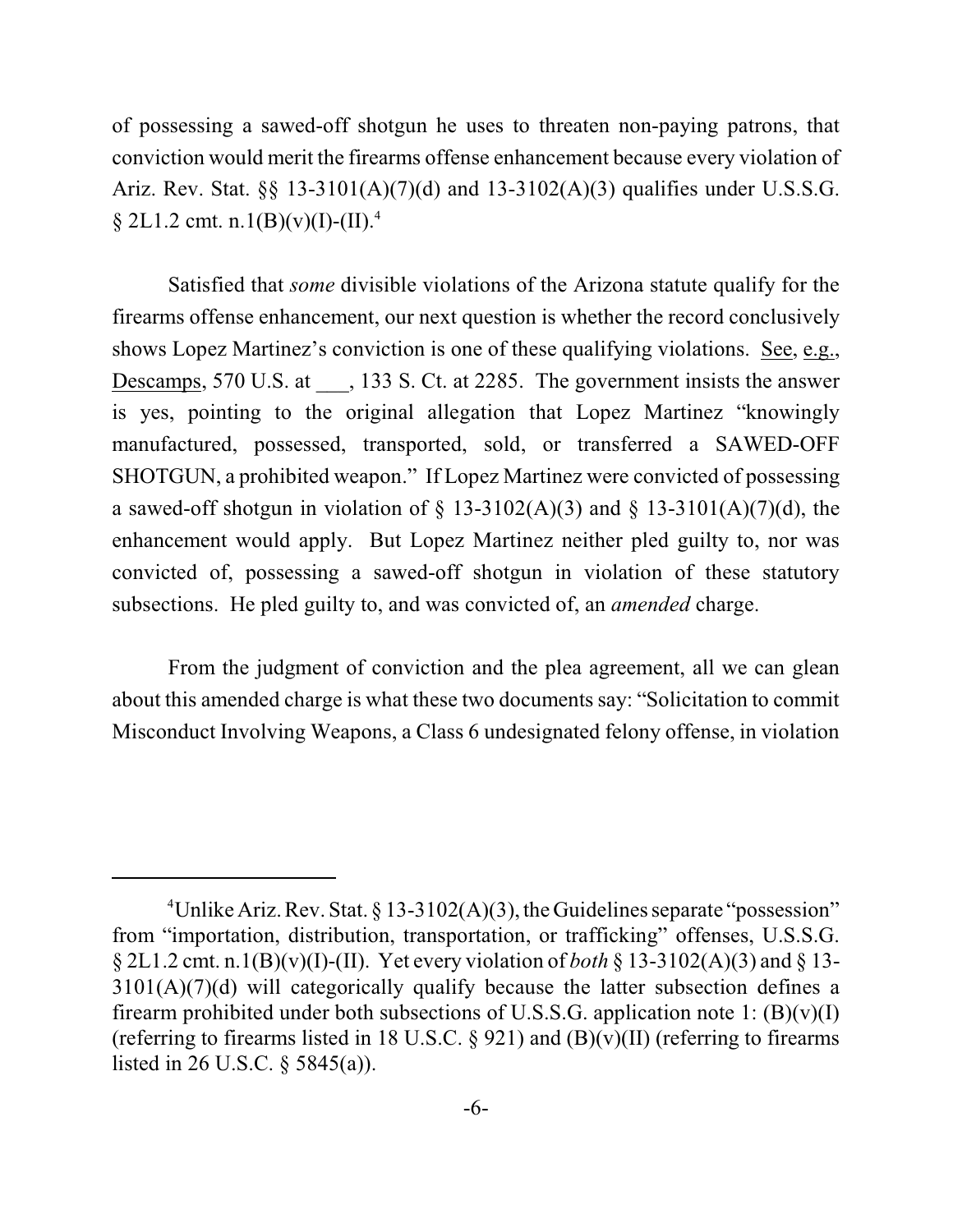of [Ariz. Rev. Stat.]  $\S$ § 13-3101 [and] 13-3102."<sup>5</sup> These documents fail to specify any statutory subsection, so it is impossible to say whether Lopez Martinez was convicted of possessing a "prohibited weapon" under  $\S$  13-3102(A)(3), much less whether the "prohibited weapon" was a sawed-off shotgun described by § 13- $3101(A)(7)(d)$ . Looking at these documents, we simply do not know whether Lopez Martinez sought to possess a sawed-off shotgun, erase a crossbow serial number, carry a sword into a nuclear power plant, use nunchakus, or violate the statute in some other way. Any of these underlying Arizona crimes could match his plea agreement and judgment of conviction.

Because the only basis for narrowing Lopez Martinez's conviction to a qualifying offense is the pre-amendment information, the decisive question in this case becomes whether the sawed-off shotgun charge in that information may be used under the modified categorical approach. Had Lopez Martinez pled guilty to *that charge*, the answer would obviously be yes. See, e.g., Shepard v. United States, 544 U.S. 13, 25 (2005) (plurality op.). But he did not plead guilty to that charge, thus—as we now join our sister circuits in concluding—the answer is no. See, e.g., Prudencio v. Holder, 669 F.3d 472, 485-86 (4th Cir. 2012); United States v. Cabrera, 478 F. App'x 204, 207-08 (5th Cir. 2012) (unpublished per curiam); United States v. Gardner, 649 F.3d 437, 444 (6th Cir. 2011); Evanson v. Attorney Gen. of U.S., 550 F.3d 284, 293 (3d Cir. 2008); United States v. Vidal, 504 F.3d 1072, 1087 (9th Cir. 2007) (en banc).

Our conclusion, though overwhelmingly supported by the reasoning of other circuits, is based upon our independent review of the relevant Supreme Court cases. We begin with the premise that U.S.S.G.  $\S 2L1.2(b)(1)(A)(iii)$  "does not authorize a

<sup>&</sup>lt;sup>5</sup>The document also lists several other statutory provisions related to solicitation and sentencing, but they shed no additional light on which divisible crime in §§ 13-3101 and 13-3102 was at issue.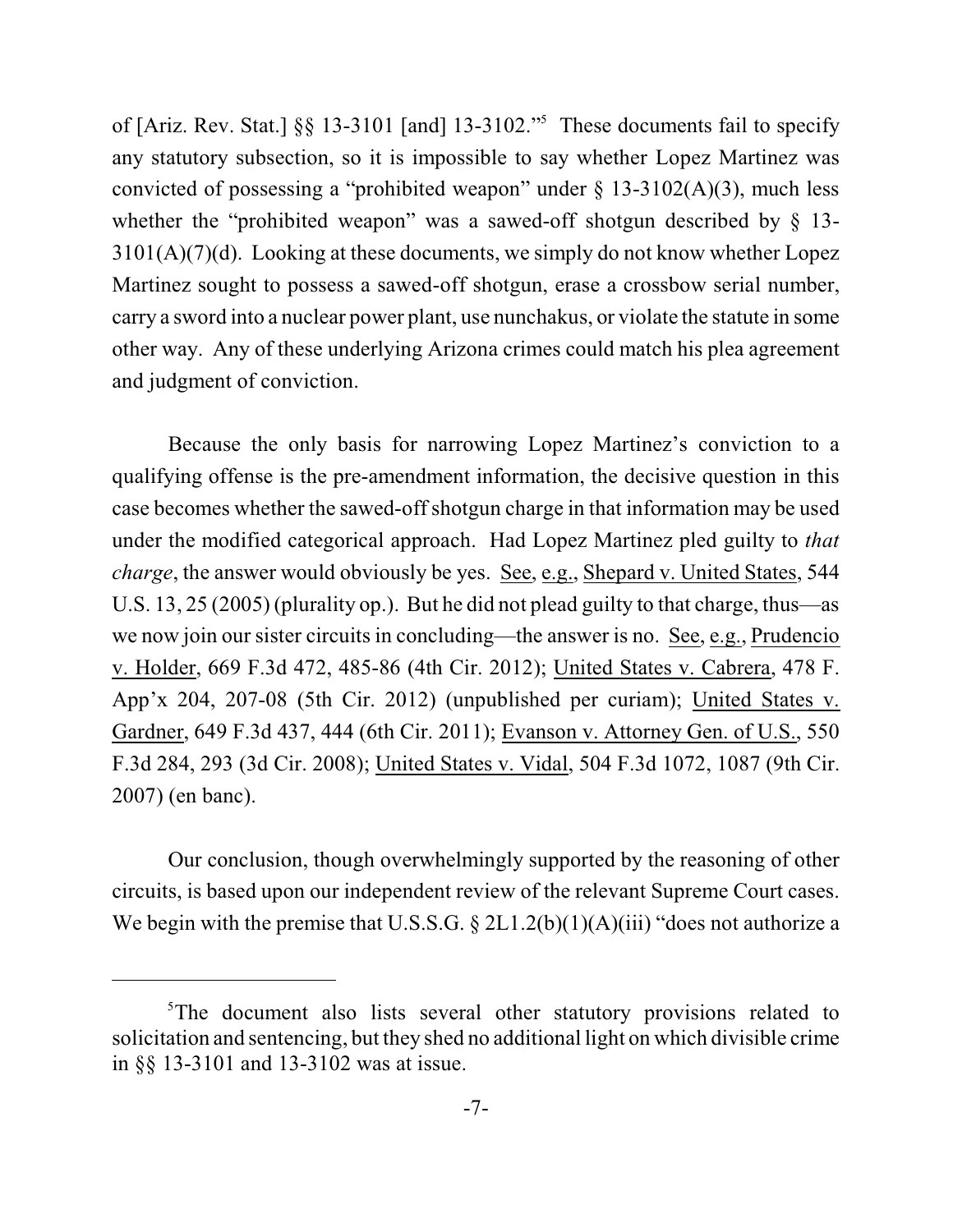sentencing court to substitute . . . a facts-based inquiry for an elements-based one," Descamps, 570 U.S. at  $\qquad$ , 133 S. Ct. at 2293. Under the elements-based inquiry, the sole permissible purpose of the modified categorical approach is "to determine which statutory phrase was the basis for *the conviction*." Johnson v. United States, 559 U.S. 133, 144 (2010) (emphasis added). To this end, a district court may "consult[] the indictment *to which [the defendant] pleaded guilty* in order to determine whether his *conviction* did entail the elements necessary to" qualify for a sentencing enhancement. United States v. Castleman, 572 U.S.  $\qquad$ , 134 S. Ct. 1405, 1414 (2014) (emphasis added). "Applied in that way—which is the only way [the Supreme Court] ha[s] ever allowed—the modified approach merely helps implement the categorical approach when a defendant was *convicted* of violating a divisible statute." Descamps, 570 U.S. at \_\_\_, 133 S. Ct. at 2285 (emphasis added).

The modified categorical approach does not permit sentencing courts to do what the district court did in this case: "look[] to [an indictment] to discover what the defendant actually did."  $\underline{Id}$  at \_\_\_, 133 S. Ct. at 2287. "A court may use the modified approach *only* to determine which alternative element in a divisible statute formed the basis of the defendant's *conviction*." Id. at \_\_\_, 133 S. Ct. at 2293 (emphasis added). Whatever specific sawed-off shotgun violation the original information *alleged*, Lopez Martinez was only *convicted* of an unspecified (ergo

<sup>&</sup>lt;sup>6</sup> Although Descamps specifically addressed the Armed Career Criminal Act's enumerated crimes clause, 18 U.S.C. § 924(e), and our present case involves a Guidelines provision, "we can discern no reason not to apply [the elements-based inquiry] here," Tucker, 740 F.3d at 1182. To do otherwise would (1) conflict with the plain text of § 2L1.2(b), "which penalizes . . . '*convictions*' for, rather than . . . *commissions* of, [specified] felon[ies]"; (2) "invite sentencing courts to make findings of fact that properly belong to juries under the Sixth Amendment"; and (3) "introduce practical difficulties and potential unfairness by pinning the" enhancement "to how well certain facts collateral to the underlying conviction were established and preserved in documents created for a different purpose." Tucker, 740 F.3d at 1182 (emphasis added).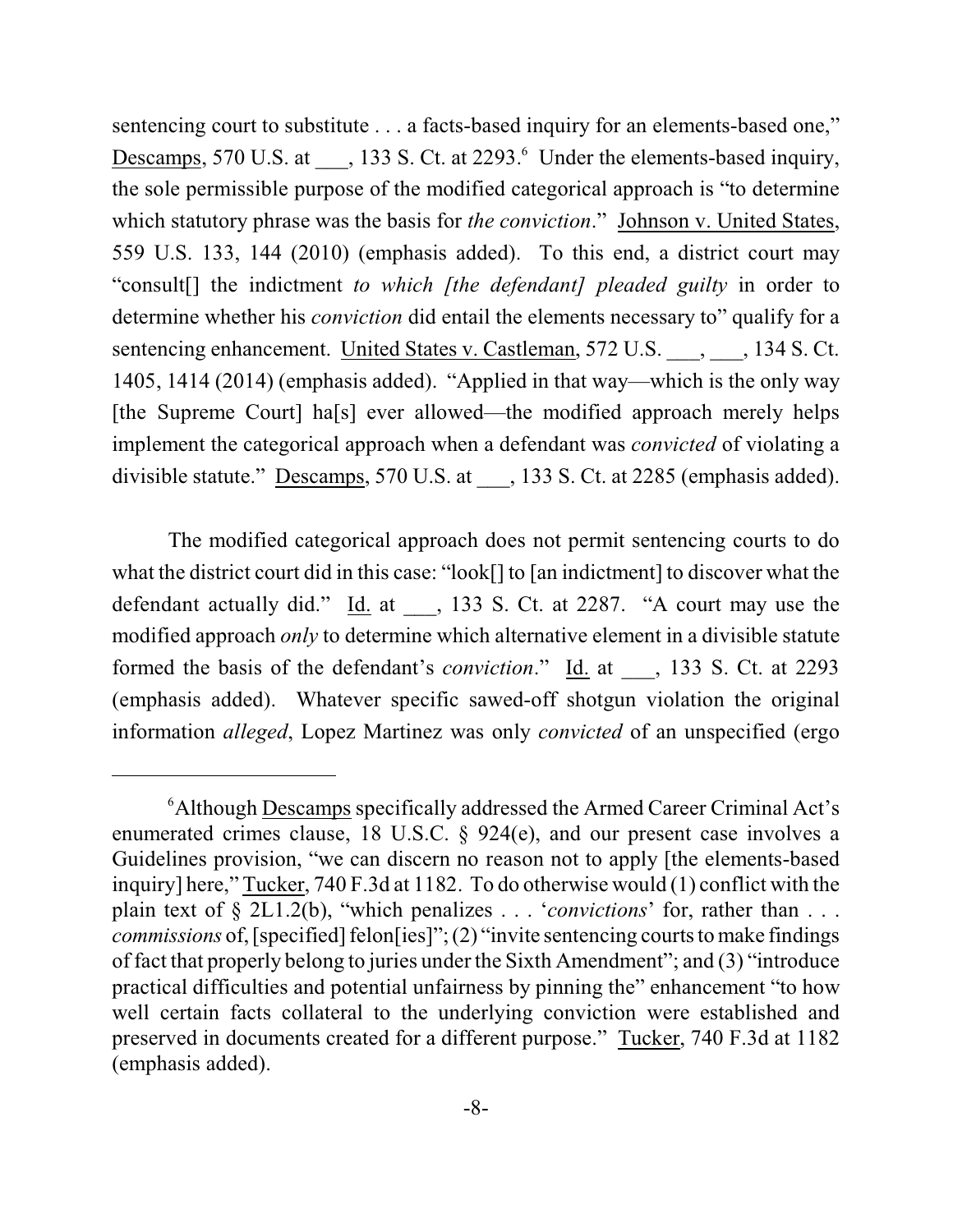categorically non-qualifying) violation. "The modified approach thus has no role to play in this case." Id. at  $\qquad$ , 133 S. Ct. at 2285.

Misunderstanding the Supreme Court's elements-based inquiry, the government emphasizes that Lopez Martinez agreed to forfeit a "sawed-off shotgun" as part of his plea agreement. To begin with, as Lopez Martinez explains in his brief, this forfeiture agreement does not necessarily mean he ever possessed any sawed-off shotgun. For example, if the shotgun were found in the possession of another defendant and the other defendant claimed the shotgun belonged to Lopez Martinez, the State as part of the plea agreement might request forfeiture from Lopez Martinez out of an abundance of caution—even if the evidence overwhelmingly showed the gun belonged to the other defendant and was never possessed by Lopez Martinez.<sup>7</sup> And even if Lopez Martinez actually possessed a shotgun, he pled guilty to a different and lesser charge. To look beyond his actual conviction would "deprive [him] of the benefits of [his] negotiated plea deal[]." Id. at  $\qquad$ , 133 S. Ct. at 2289. We cannot "allow a later sentencing court to rewrite the parties' bargain." Id.

More fundamentally, the elements-based approach prohibits reliance on the fact of the gun's forfeiture because a district court cannot "look behind [the defendant's] conviction in search of record evidence that he actually committed [a qualifying] offense." Id. at \_\_\_, 133 S. Ct. at 2293. The only permissible question is whether "the crime of which he was *convicted* . . . require[d] the factfinder (whether judge or jury) to make th[e] determination" that he possessed a sawed-off shotgun. Id. Did Lopez Martinez's "prior conviction necessarily involve<sup>[]</sup> (and [his] prior plea necessarily admit[])" possession of a sawed-off shotgun? Shepard, 544 U.S. at 24 (plurality op.) (internal quotation marks omitted). The plea agreement and the

<sup>&</sup>lt;sup>7</sup>That this hypothetical example is plausible based on the record before us demonstrates how scant that record is. Like the district court, we can discern little about the circumstances leading to the Arizona conviction.